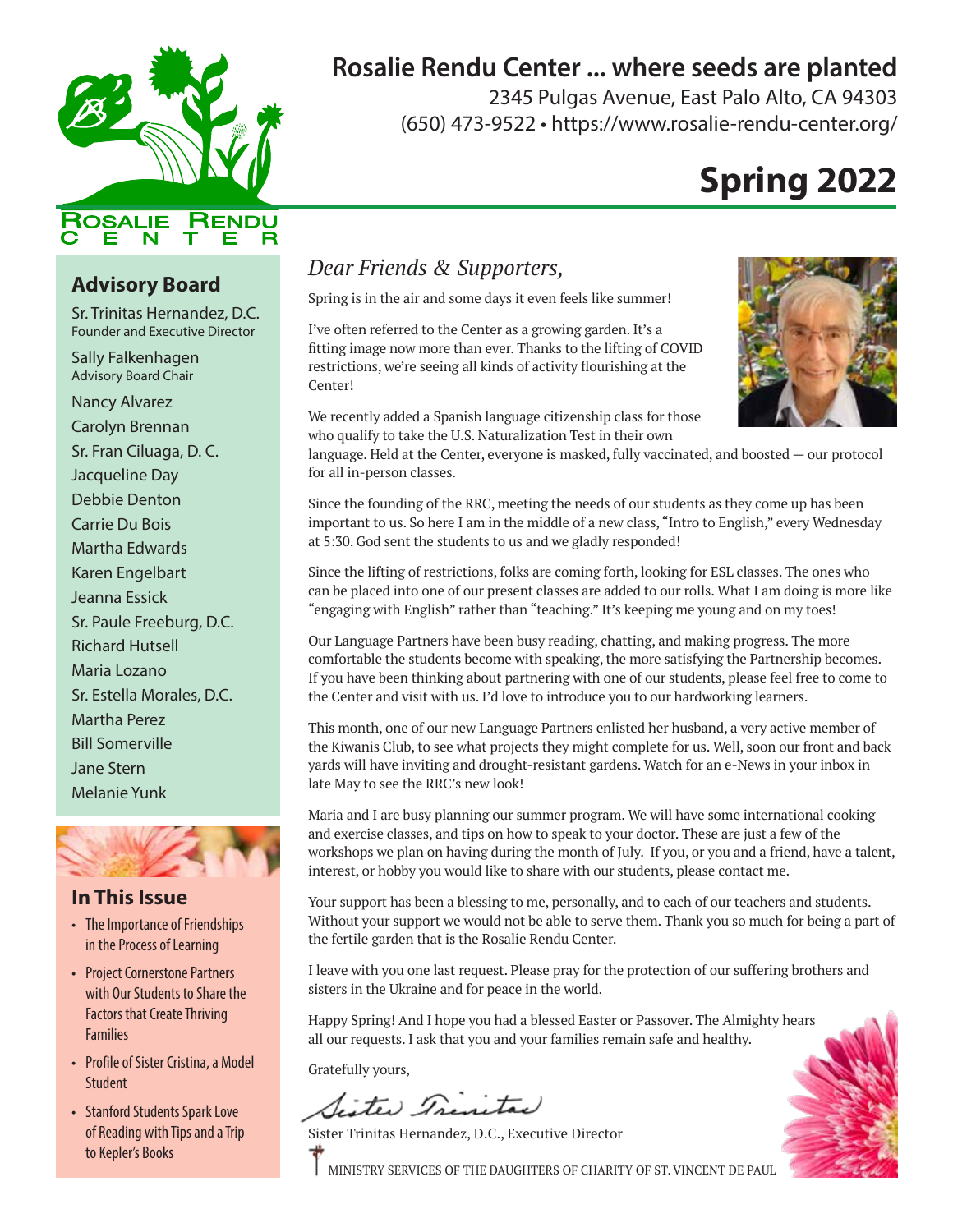

# **The Gift of Friendship**  *A key factor in the joy and effectiveness of learning at the Rosalie Rendu Center*

#### *By Carrie Du Bois*

Moms who partake in the education and activities provided by the Rosalie Rendu Center reap many benefits, but the development of new friendships might be one of the most important.

*Friends are a very important protective factor when it comes to thriving in life; they also help with learning new skills.* 

As we all know, the past two years have been extremely stressful due to the pandemic. Fortunately, the Center never stopped working to support our program participants. We continued to hold our Zoom classes and, as soon as it was safe, we opened for in-person learning.

Although the focus of the Center has always been learning, the social and emotional aspects of the program are what help move our students forward.

Having friends makes us happier and more successful. Friends believe in us when we lose confidence in ourselves and help cheer us on.

We also improve our parenting skills when we have close friends. Parenting can be very challenging at times and friends can help us navigate the stressful times when raising children. The Center is a safe place for sharing stories and frustrations because it is a positive and nurturing place.

The environment is such that our students can just be themselves and not feel judged. There is always time for sharing and spirited conversation during our classes. The Center also builds in many opportunities for fun activities and socials. It is during these times that meaningful conversations between our students take place and close friendships are often the result.

Friends feel happy for your success and sad for your struggles. This is a form of

caring that humans need to thrive in life. When many women first come to the Center, they feel very much alone in their communities. To be able to connect instantly with other students and with our teachers, new attendees have a reason to keep coming back to the Center.

One of the biggest topics in education currently is social emotional learning. If schools only focus on academics, students don't learn as well or feel as good about themselves. We are very proud that the Rosalie Rendu Center has always made the social and emotional side of learning a big priority. So here's to friendship and all of the outstanding benefits of close relationships with other parents.

*Pictured above: Families make teddy bears for children at the Rosalie Rendu Center, an activity that strengthens relationships. Librarians from the Redwood City Main Library assist with the fun.* 



### *Help us find our next summer workshop!*

*Our student committee is collecting ideas for summer workshops to make this a fun yet productive break from classroom ESL learning. Suggestions, so far, include dancing, cooking, and assertiveness training!* 

*If you have an idea, hobby, or skill that you would like to share with our students and/or their families, please send them our way at contact@rosalie-rendu-center.org.*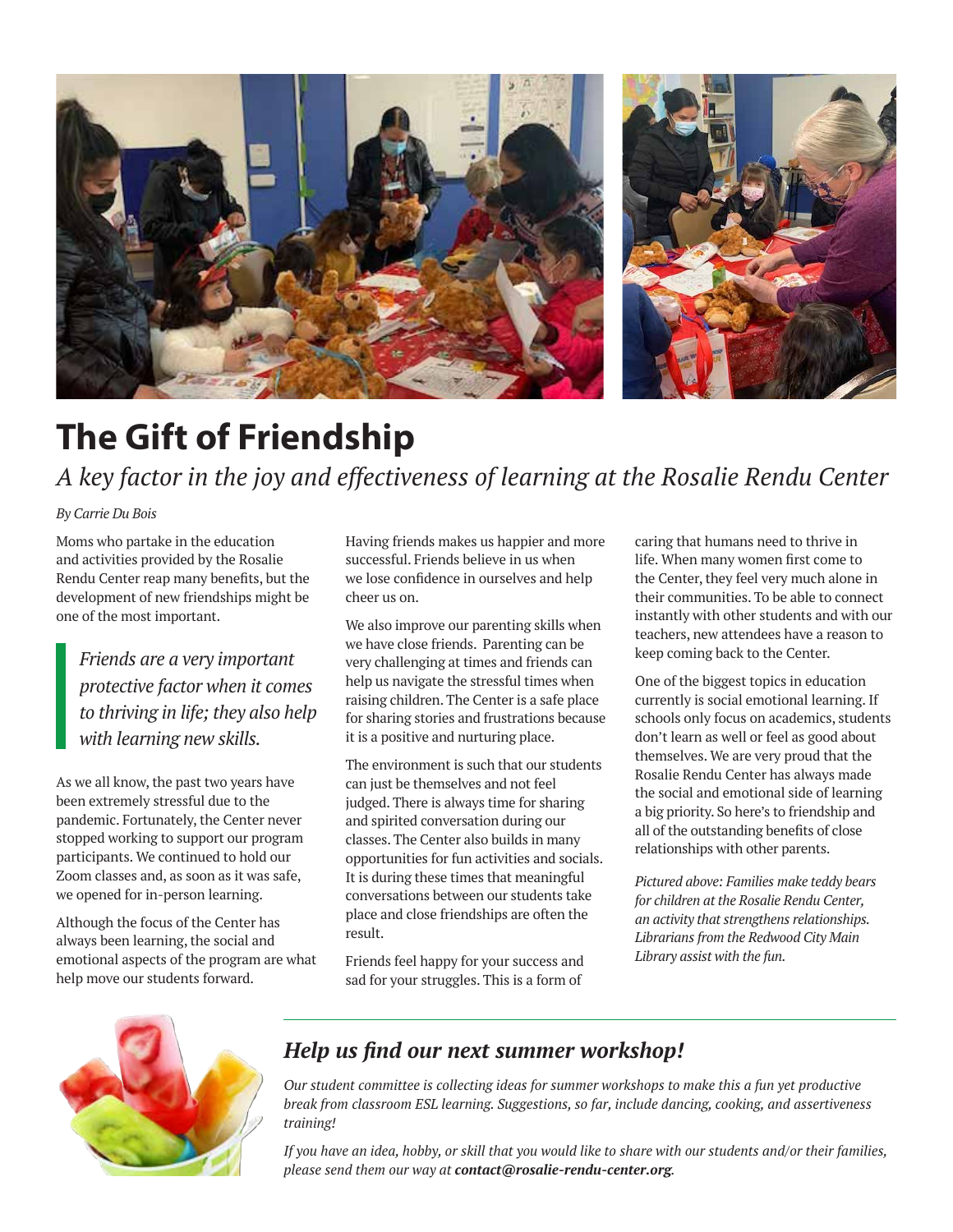#### $\sim$   $\sim$   $\sim$   $\sim$  M/ $\sim$  when  $\sim$   $\sim$ **Project Cornerstone Parent Education Workshop**

 $\mathcal{Y}$ gears in Rome (and mastering Italian ) she was sent to East Palois Palois Palois Palois Palois Palois Palois Palois Palois Palois Palois Palois Palois Palois Palois Palois Palois Palois Palois Palois Palois Palois *Students learned strategies that help children and youth thrive*

#### *By Karen Engelbart*

Project Cornerstone last spring was immensely popular among the Center's students who participated to learn key parental skills and factors that help young people succeed.

Facilitated by Project Cornerstone's coordinator Claudia Unida Garcia, the six-week workshop held in the evenings at the Center focused on what parents can do to help their young people grow up to be healthy, caring and responsible adults.

Understanding that there is a measurable difference in behavior and success among the children whose parents are engaged, the mothers and fathers who attended the Project Cornerstone workshop developed a close-knit community.

According to Claudia, the exchange among parents — learning from each other what works and what doesn't — is critical. The workshop is a safe place to share experiences.

The RRC students loved the program and the aspect of learning from one another. Laughter and tears flowed as they shared and learned from both positive and negative experiences.

"It was a beautiful experience," Claudia **WORKSHOP TOPICS** reported. "I'm just so grateful they opened up with me and with each other. Even the men!"

"You can have lovely parents but the children succession of the children can still head in the wrong direction. Maybe it's the community or kids at school that can steer a child the wrong way. That's why it's important that we help parents communicate. We encourage them to connect with their children and teenagers by really listening to them."

It's also important that parents open up about their own challenges so their children will open up to them about theirs, says Claudia.

"We also talked about the importance of the parents getting in the habit of reading to

### **Sister Cristina** *A bright and diligent student is on her way to U.S. citizenship.*

#### *By Jane Stern*

The first thing you notice about her is the smile! Sister Cristina brings light into the rooms of the Rosalie Rendu Center.

From Mexico, Sister Cristina was born in Merida, Yucatan and worked there for twentytwo years. After spending two years in Rome — and mastering Italian! — she was sent to East Palo Alto where she is working with young people at St. Francis of Assisi Church.

Ever exuberant and optimistic, she began taking English classes at the Rosalie Rendu Center and also enrolled in the citizenship class.

Nervous at first, Sister Cristina has grown by leaps-and-bounds, according to her teacher, Jason Sugimura.

"Not only is she now a more confident conversationalist," Jason reports, "but she is also fully engaged in writing and reading lessons; and she does her homework, too!"

Her Language Partner, Carolyn Brennan, is equally impressed.

Carolyn, also an Advisory Board Member, reports that Sister Cristina is so bright and eager to learn, she makes tutoring a delight.

Meeting every week, they often work on the Sunday Liturgical reading. St. Francis of Assisi Church congregants come from the English, Spanish, and Tongan speaking communities of East Palo Alto. Sister Cristina uses her English with bilingual youths in her catechism and Bible classes.

"Life in the convent is not boring!" says Sister Cristina. "I think there is no time to think about this word because we are never without something to do."

Sister Christina also says about her work, "I want to make Jesus known to people who speak only English, and go to other places in the USA to continue to evangelize."

Oh, and also: Sister Cristina has passed the citizenship test and is now on her way to become a citizen of the United States!

d the program and the "children every night; being one another. Laughter good role models, avid readers y shared and learned hemselves. The children pick up on that."

#### **WORKSHOP TOPICS**

- rateful they opened up Positive family communication
	- Parent involvement in their children's school
	- Instilling a commitment to learning
	- Helping children find support from non-parent adults such as aunts and grandmothers
	- Developing positive values such as integrity, responsibility, and good decision making
	- Constructive use of time
	- Building cultural pride
	- Helping young people build self-esteem, a sense of purpose, and a positive view of their future